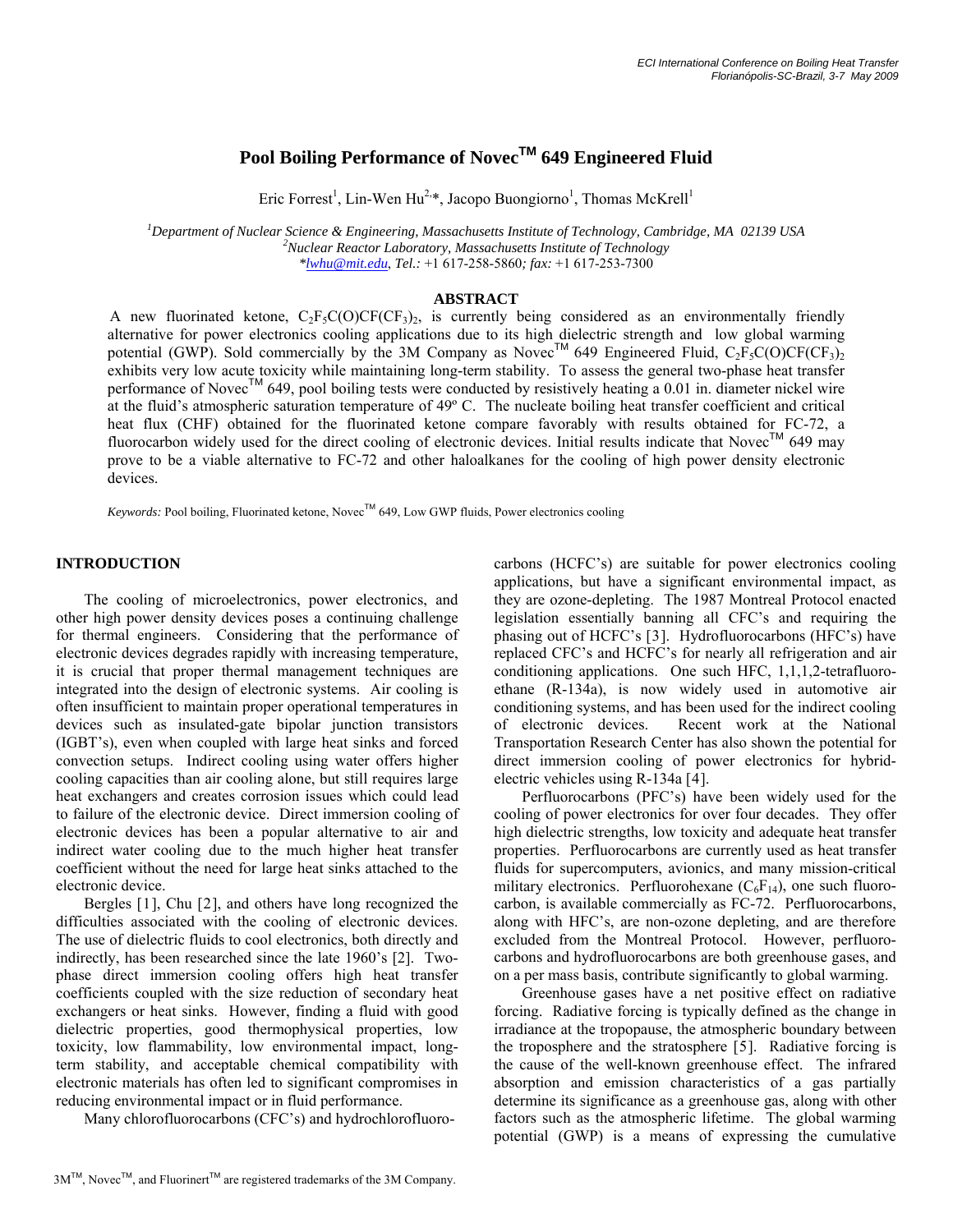<span id="page-1-0"></span>contribution of a unit mass of gas to radiative forcing over a designated time period relative to some reference gas [[6](#page-5-1)]. Carbon dioxide is almost always used as the reference gas, with a GWP of 1. The global warming potential accounts for the net of direct and indirect contributions to global warming from a gas. The atmospheric lifetime of a gas primarily depends on the rate at which the gas decomposes from photolyzation or oxidation in the troposphere or stratosphere [[7](#page-5-1)]. Whereas most naturally occurring substances have atmospheric lifetimes of several years, inert HFC's and perfluorocarbons can have atmospheric lifetimes on the order of thousands of years. The 1997 Kyoto Protocol set forth by the United Nations seeks to reduce greenhouse gas emissions worldwide. The Kyoto Protocol includes hydrofluorocarbons and perfluorocarbons, calling for reductions in their production and use [[8](#page-6-0)].

 With the potential reduction in the future availability of HFC's and perfluorocarbons, there has been considerable interest in low global warming potential coolants to replace perfluorocarbons and other more environmentally disruptive haloalkanes for the cooling of power electronics and other devices. Hydrofluoroethers (HFE's) are one potential alternative, offering good dielectric properties with low global warming potentials. Another alternative is a new fluorinated ketone,  $C_2F_5C(O)CF(CF_3)_{2,2}$  sold commercially by the 3M Company as Novec $\vec{T}^{M}$  649 Engineered Fluid.  $C_2F_5C(O)CF(CF_3)$  is particularly attractive due to its high dielectric strength, similar thermophysical properties to those of perfluorohexane, and global warming potential of 1 over a 100 year timeframe [[9](#page-6-0)]. [Table 1](#page-1-0) lists relevant properties of  $C_2F_5C(O)CF(CF_3)_2$  and perfluorohexane [[9\]](#page-1-1).

<span id="page-1-1"></span> This work investigates the two-phase heat transfer performance of Novec<sup>TM</sup> 649 Engineered Fluid by boiling the saturated fluid at atmospheric pressure from a 0.01" nickel wire. As a basis for comparison, saturated FC-72 is also boiled at atmospheric pressure using the same boiling apparatus. Results are also compared to those expected by theory. Additionally, prospective enhancement techniques for improving the boiling heat transfer properties of  $C_2F_5C(O)CF(CF_3)$  are discussed.

## <span id="page-1-2"></span>**EXPERIMENTAL**

## **Property Measurements of NovecTM 649**

Various properties of  $C_2F_5C(O)CF(CF_3)_2$  were measured at room temperature, including liquid kinematic viscosity, surface tension, liquid density, and liquid thermal conductivity. Results are summarized in [Table 2.](#page-1-2) Property measurement values agreed well with values reported by 3M, except for the value of the thermal conductivity. Although the KD2 Pro Thermal Properties Analyzer is purportedly capable of measuring fluids with thermal conductivities as low as 0.02 W/m-K using the KS-1 probe, there may have been convection effects, introducing additional error to the measurement.

 Attempts were made to measure the contact angle of Novec<sup>TM</sup>  $649$  on smooth aluminum and stainless steel surfaces. However, the fluorinated ketone was almost perfectly wetting due to the low surface tension of the liquid. [Figure 1](#page-2-0) shows measured contact angles for  $C_2F_5C(O)CF(CF_3)_2$  on aluminum and stainless steel surfaces 100ms after droplet contact.

**Table 1: Relevant Properties of NovecTM 649 and FC-72 at 25 ºC. (Adapted from Ref. [\[9](#page-1-1)])** 

| Molecular Formula                       | $C_2F_5C(O)CF(CF_3)$    | $C_6F_{14}$             |
|-----------------------------------------|-------------------------|-------------------------|
| Fluid Type                              | Fluoroketone            | Perfluorocarbon         |
| Trade Name (3M <sup>1M</sup> )          | Novec <sup>1M</sup> 649 | Fluorinert <sup>™</sup> |
|                                         | <b>Engineered Fluid</b> | Electronic Liquid       |
|                                         |                         | $FC-72$                 |
| Normal Boiling Point (°C)               | 49                      | 56                      |
| Freezing Point (°C)                     | < 100                   | < 100                   |
| Critical Temperature (°C)               | 169                     | 178                     |
| Critical Pressure (MPa)                 | 1.87                    | 1.83                    |
| Closed Cup Flashpoint (°C)              | None                    | None                    |
| Open Cup Flashpoint (°C)                | None                    | None                    |
| Surface Tension (mN/m)                  | 11.4                    | 12.0                    |
| <b>Thermal Conductivity</b>             | 0.059                   | 0.057                   |
| $(W/m-K)$                               |                         |                         |
| Liquid Specific Heat (J/kg-             | 1103                    | 1050                    |
| K)                                      |                         |                         |
| Liquid Density (kg/m <sup>3</sup> )     | 1610                    | 1680                    |
| Kinematic Viscosity (cSt)               | 0.42                    | 0.40                    |
| Latent Heat (kJ/kg)                     | 88                      | 88                      |
| Vapor Pressure at 25 °C                 | 40.4                    | 30.9                    |
| (kPa)                                   |                         |                         |
| Vapor Pressure at 100 °C                | 441                     | 350                     |
| (kPa)                                   |                         |                         |
| Resistivity (Gohm-cm)                   | 10,000                  | 1,000,000               |
| Dielectric Constant                     | 1.84                    | 1.76                    |
| Dielectric Strength (kV at              | ~10                     | ~10                     |
| $2.54$ mm $)$                           |                         |                         |
| Solubility of H <sub>2</sub> O in fluid | 21                      | 10                      |
| (ppmw)                                  |                         |                         |
| Atmospheric Lifetime                    | 0.014                   | 3200                    |
| (years)                                 |                         |                         |
| Global Warming Potential                | 1                       | 9300                    |
| (100 year Integration Time)             |                         |                         |
| Horizon)                                |                         |                         |
| Ozone Depletion Potential               | $\mathbf{0}$            | $\theta$                |

**Table 2: Measured Properties of Liquid NovecTM 649.** 

| <b>Property</b>        | Apparatus        | Value                          |
|------------------------|------------------|--------------------------------|
| <b>Liquid Density</b>  | Volumetric Flask | $1607 \pm 2$ kg/m <sup>3</sup> |
| $(at 21^{\circ} C)$    | and Precision    |                                |
|                        | Balance          |                                |
| Liquid Kinematic       | Capillary        | $0.4243 \pm 0.0048$ cSt        |
| Viscosity              | Viscometer       |                                |
| $(at 21^{\circ}C)$     |                  |                                |
| <b>Surface Tension</b> | Sigma 703        | $11.47 \pm 0.23$ mN/m          |
| $(at 23^{\circ} C)$    | Tensiometer      |                                |
| Liquid Thermal         | KD2 Pro Thermal  | $0.092 \pm 0.01$ W/m-K         |
| Conductivity           | Property         |                                |
| $(at 23^{\circ} C)$    | Analyzer         |                                |

#### **Pool Boiling Experiments**

 The boiling heat transfer coefficient and critical heat flux were measured for clean nickel wires boiled in pure  $C_2F_5C(O)CF(CF_3)$ <sub>2</sub> and pure FC-72 using the pool boiling apparatus depicted in [Figure 2](#page-2-1). All boiling experiments were conducted at atmospheric pressure. For the boiling experiments, the wire was heated resistively using a Sorensen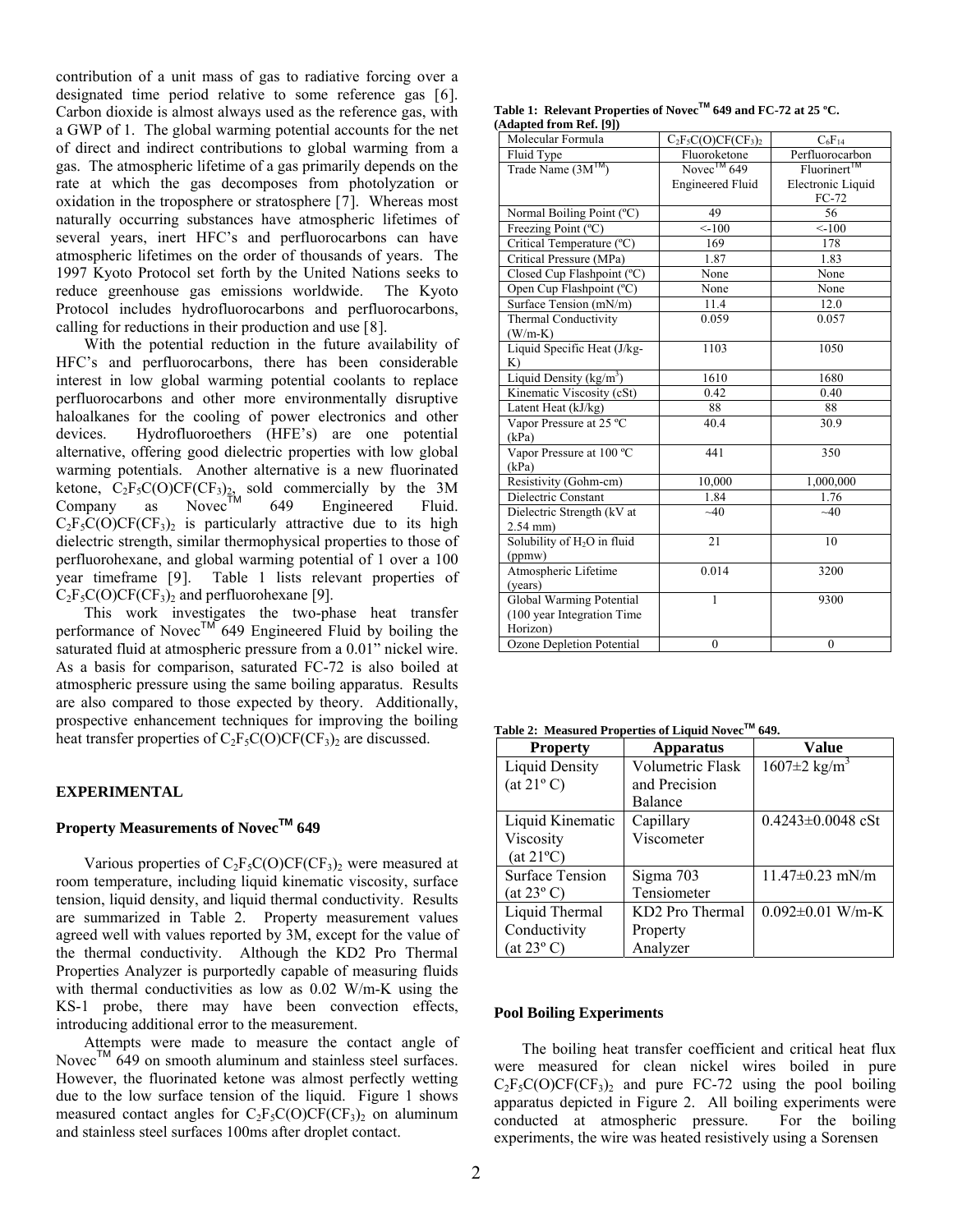

<span id="page-2-0"></span>**Figure 1: Contact Angle 100 ms After Droplet Contact for (a) smooth stainless steel and (b) smooth aluminum.** 

<span id="page-2-1"></span>SRL DC power supply. While the temperature controlled hot plate brought the test fluid up to saturation temperature, the wire surface was degassed by operating at low heat fluxes. An Agilent Technologies 34980A Data Acquisition System measured the voltage drop across the wire, along with the voltage drop across a shunt resistor to determine the current passing through the wire. The heat flux through the wire was calculated by:

$$
q'' = \frac{IV}{\pi DL} \tag{1}
$$

<span id="page-2-3"></span> A type K thermocouple measured the temperature of the test bath to ensure it remained at saturation. The temperature of the nickel wire was calculated using the temperature coefficient of resistance method, where the change in electrical resistance of the wire was correlated to the temperature change of the wire using:

$$
R(T) = R(T_0)[1 + \alpha \Delta T] \tag{2}
$$

Nickel was chosen due to its high sensitivity in electrical resistivity over the temperature range of interest (i.e. large temperature coefficient of resistance), as is the case for most pure metals when compared to metal alloys. The linearized temperature coefficient of resistance, α, for the nickel wire was measured as  $0.0056$  K<sup>-1</sup> from 25 °C to 75 °C. A Biot-type analysis reveals that one may approximate the surface temperature of the wire as equal to the average radial temperature due to the wire's small diameter.

 Boiling tests were conducted by increasing the power in steps until CHF was reached. At CHF, the nickel wire typically became red hot but did not fail. The heat flux and wall superheat were determined at each power step for the purpose of plotting boiling curves and calculating the effective heat transfer coefficient. The effective heat transfer coefficient is given by Newton's Law of Cooling: **Table 3: Average Critical Heat Flux Values Measured for FC-72 and** 

$$
q'' = h_{eff}(T_w - T_{sat})
$$
\n(3) **Zuber correlation for small cylinders.**\n  
\n**Test Fluid** Average

<span id="page-2-2"></span>Measurement uncertainty was typically 3.7% or less for the heat flux, 12% or less for the wall superheat, and 13% or less for the heat transfer coefficient. Uncertainty in the wall superheat and heat transfer coefficient was primarily due to the uncertainty  $\ddot{\phi}$  Percent of average CHF, for three nominally identical tests.



**Figure 2: Schematic of the Wire Boiling Setup.** 

associated with the linearized temperature coefficient of resistance for the nickel wire.

#### **RESULTS**

 $m = \frac{IV}{\pi DL}$  (1) [Figure 3](#page-3-0) shows boiling curves for 0.01" nickel wire in Novec<sup>TM</sup> 649 and perfluorohexane. For clarity, only the natural convection and nucleate boiling regimes are plotted. [Table 3](#page-2-2) lists the average critical heat flux values measured for each fluid over three nominally identical tests. For comparison, Kim, Rainey, et al. obtained a CHF of 170 kW/m<sup>2</sup> at a superheat of ~30 °C for the pool boiling of saturated FC-72 from a 390  $\mu$ m (0.15") platinum wire at atmospheric pressure [[10](#page-6-0)]. Liu et al. obtained a CHF of 232 kW/m<sup>2</sup> at a superheat of ~15 °C for the pool boiling of saturated FC-72 from a flat surface at atmospheric pressure [[11](#page-6-0)]. However, these comparisons are cursory, as boiling geometry and surface material strongly influence CHF and the wall superheat.

> In [Figure 3,](#page-3-0) note the clear distinction between the natural convection regime and the nucleate boiling regime for both fluids. [Figure 4](#page-3-1) illustrates the sudden change at the onset of nucleate boiling for Novec<sup>TM</sup> 649, with nucleation sites activating suddenly across the wire, resulting in a large temperature drop. Similar behavior was observed for the onset of nucleate boiling in saturated FC-72. [Figure 5](#page-3-2) shows boiling from the wire in Novec<sup>TM</sup> 649 immediately following the departure from nucleate boiling, at which point the wire resistance spiked, resulting in a large power increase. [Figure 6](#page-4-0) shows an interesting steady-state phenomenon, where after reducing the heat flux in the film-boiling regime, the ends of the wire quenched, returning to nucleate boiling, while the middle section continued to experience film boiling.

Novec<sup>TM</sup> 649. Also listed are predicted CHF values calculated from the **Zuber correlation for small cylinders**.

| <b>Test Fluid</b>          | Average<br><b>CHF</b><br>(kW/m <sup>2</sup> ) | Std. Dev. | <b>Predicted CHF</b><br>(kW/m <sup>2</sup> ) |
|----------------------------|-----------------------------------------------|-----------|----------------------------------------------|
| $FC-72$                    | 220                                           | 8.31%     | $\sim$ 224                                   |
| Novec <sup>1M</sup><br>649 | 200                                           | 0.52%     | ~208                                         |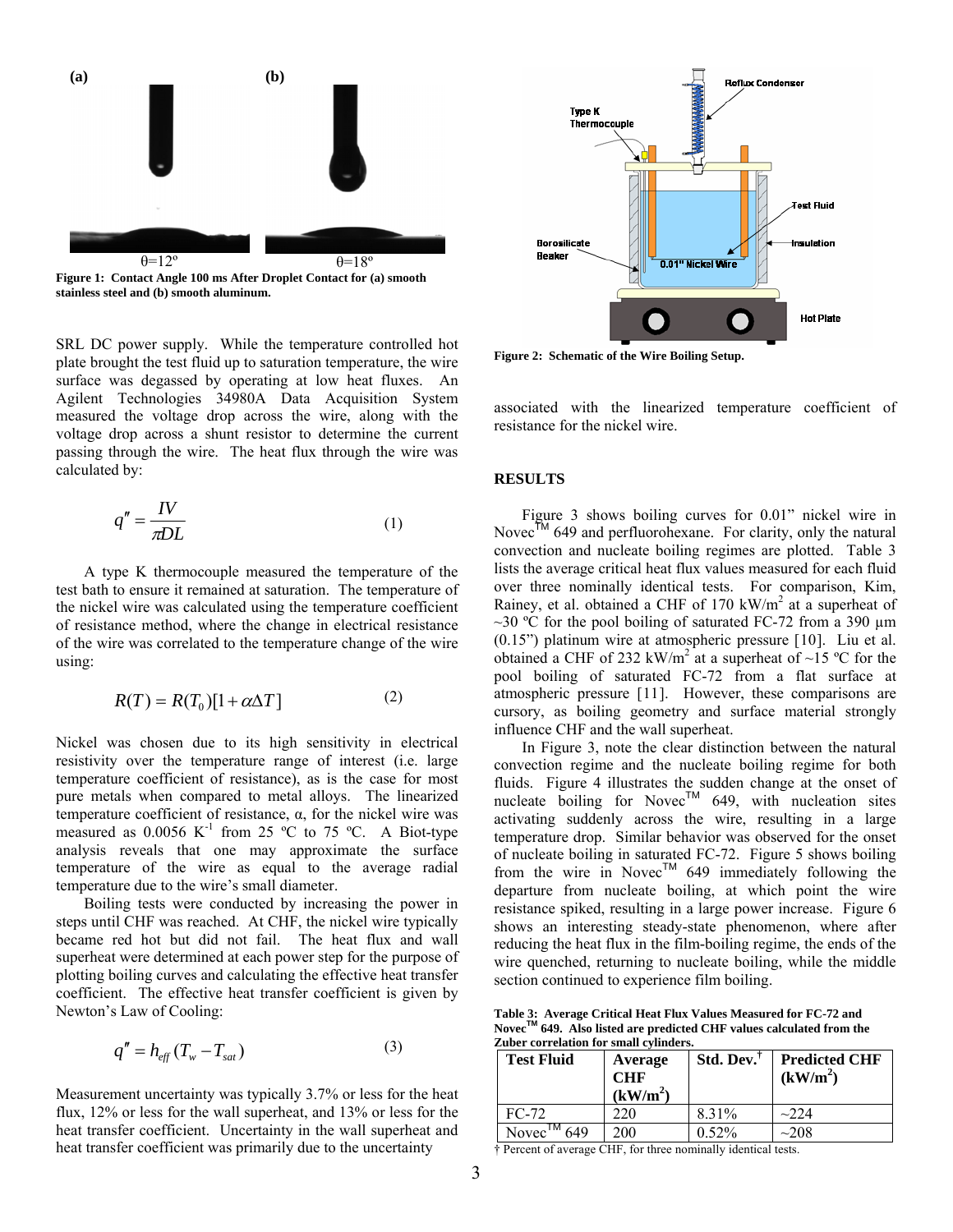

<span id="page-3-0"></span>**Figure 3: Typical Pool Boiling Curves Obtained for a 0.01" Nickel Wire Immersed in Saturated FC-72 (squares) and Saturated NovecTM 649 (circles) at atmospheric pressure. Recall that the saturation temperature of NovecTM 649 is approximately 7 ºC lower than that for FC-72, so the absolute surface temperature will be lower.** 

[Figure 7](#page-4-1) shows the effective heat transfer coefficient plotted against the heat flux. The heat transfer coefficient for  $C_2F_5C(O)CF(CF_3)_2$  closely matches that of the perfluorocarbon FC-72. However, one must also consider that the saturation temperature of  $C_2F_5C(O)CF(CF_3)$  is 7 °C lower than that of perfluorohexane. Therefore, if used for two-phase cooling of electronic devices, one might expect the Novec<sup>TM</sup> 649 fluid to keep the device surface significantly cooler than FC-72.

#### **DISCUSSION**

#### <span id="page-3-1"></span>**Boiling Properties**

The incipience of boiling for both Novec<sup>TM</sup> 649 and FC-72 occurs after a large temperature increase in the natural convection region, followed by a considerable drop upon activation of nucleation sites. This onset of nucleate boiling temperature overshoot is contrary to the classic wall superheat requirement calculated using the Young-Laplace and Clausius-Clapeyron equations,

$$
T_w - T_{sat} = \frac{2\sigma T_{sat} V_{fg}}{h_{fg} r_c}
$$
 (4)

<span id="page-3-2"></span>if  $r_c$  is taken to be the radius of a typical micro-cavity on the surface. For low surface tension liquids, one would expect the superheat for activation to be lower than for high surface tension liquids such as water based on equation (4). Carey explains the importance of the radius of the vapor nucleus for the incipience of boiling, and that the radius of the vapor nucleus is not necessarily equivalent to the cavity radius, but



**Figure 4: Onset of Nucleate Boiling for Saturated NovecTM 649. With the heat flux constant, nucleation sites activated rapidly across the wire.** 



**Figure 5: The Nickel Wire Immediately Following the Critical Heat Flux for NovecTM 649. The wire resistance increased drastically, leading to a rapid power excursion. The wire deformed as a result of the high temperature.**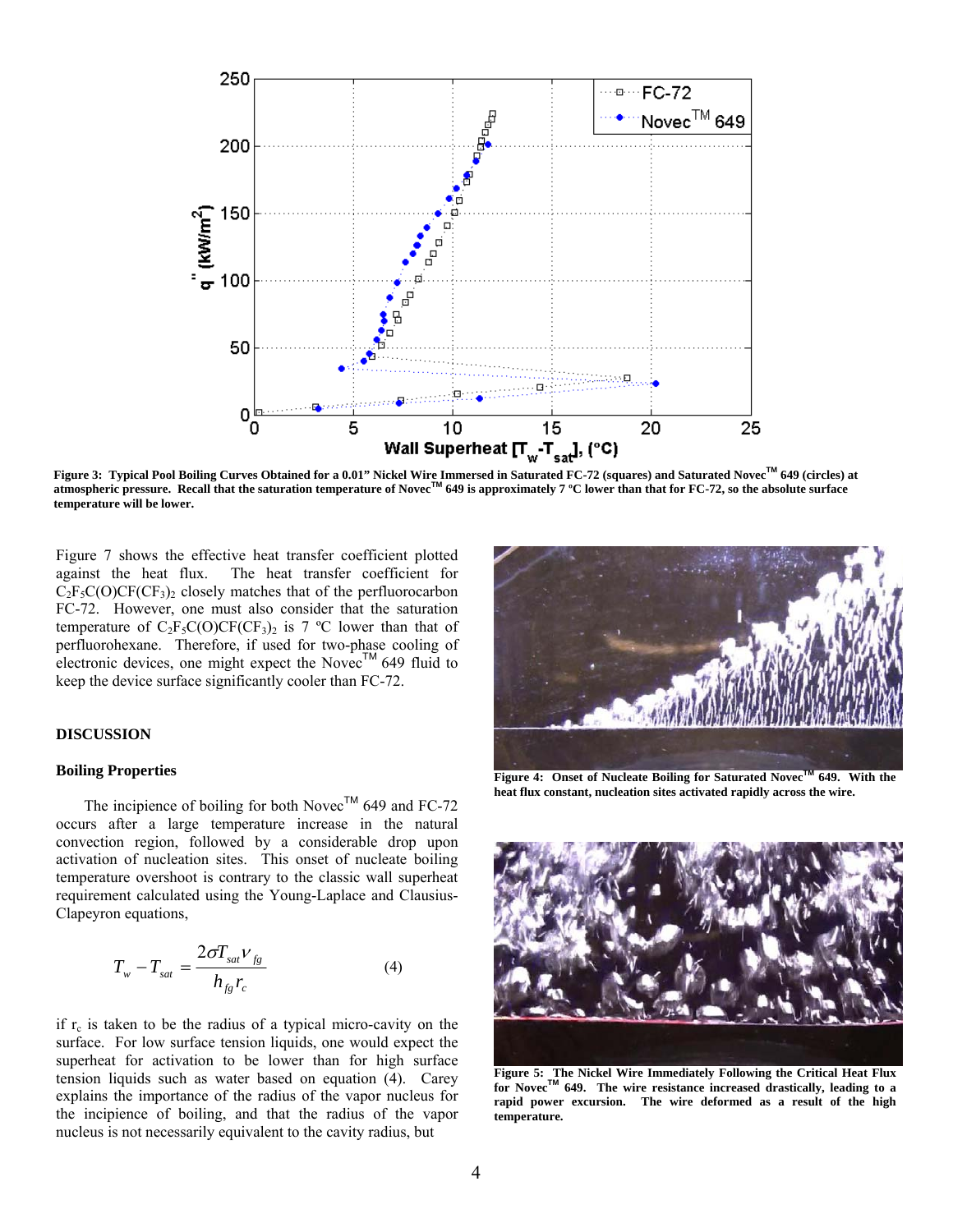

**Figure 6: Steady-state Film and Nucleate Boiling in NovecTM 649. The ends of the wire have quenched, whereas the center remains in the film boiling regime.** 

<span id="page-4-1"></span><span id="page-4-0"></span>rather strongly dependent on the contact angle [[12](#page-6-1)]. For low contact angle (well-wetting) fluids, one may not assume that the radius of the vapor nucleus equals that of the cavity. The fluorinated ketone and perfluorocarbon investigated in this study are very well-wetting, resulting in partial or complete flooding of cavities. Anderson and Mudawar discuss this phenomenon for perfluorocarbons, noting that small heaters are even more susceptible to large incipience excursions. They explain that rapid activation patterns are more significant on small heaters since the surface area fraction of the heater affected by a single nucleation site is larger [[13](#page-6-1)]. Marto and Lepere [[14](#page-6-1)], among others, have observed similar trends for boiling incipience in fluorocarbons. Bar-Cohen addresses the superheat excursion phenomenon in detail, also pointing out that enhanced surfaces typically do not alleviate the effect [[15](#page-6-1)]. The temperature overshoot is cause for concern in two-phase electronics cooling systems, as it may result in device temperatures significantly exceeding steady-state operational temperatures.

 Although not shown in Figure 3, a hysteresis in the boiling curve was observed for both Novec<sup>TM</sup> 649 and FC-72 when the heat flux was reduced after operating in the nucleate boiling regime. As the heat flux was reduced below the level at which boiling incipience occurred, nucleation sites deactivated gradually, skipping the temperature overshoot seen initially. This is likely due to the entrapment of vapor in the nucleating cavities, leading to lower wall superheat requirements to maintain nucleation.

 Even with the hydrodynamic instability theory falling under criticism in recent years for its failure to account for surface properties such as wettability [16], the simplified Kutateladze-Zuber correlation [17, 18], shown in equation (5), is still useful for predicting the critical heat flux due to its applicability to a wide range of fluids.

$$
q''_{CHF} = K\rho_g h_{fg} \left[ \frac{g\sigma(\rho_f - \rho_g)}{\rho_g^2} \right]^{1/4}
$$
 (5)

Treating the wire as a small horizontal cylinder and using the



**Figure 7: Effective Heat Transfer Coefficient versus Heat Flux for FC-72 and NovecTM 649.** 

Kutateladze-Zuber correlation with the appropriate correction factor for finite bodies [19], one may calculate the expected CHF of Novec<sup>TM</sup> 649 and FC-72. Using saturated properties for both fluids, one calculates the predicted CHF as  $\sim$ 208 kW/m<sup>2</sup> for Novec<sup>TM</sup> 649 and as  $\sim 224$  kW/m for FC-72 boiling at atmospheric pressure from a 0.01" diameter horizontal wire. The experimentally determined average CHF values are remarkably close to those predicted by the theory.

# **Techniques for Enhancing Boiling Heat Transfer of NovecTM 649 Engineered Fluid**

Though Novec<sup>TM</sup> 649 Engineered Fluid displays heat transfer performance comparable to that of FC-72, lower operating temperatures and increased heat dissipation are required to maximize the performance of new compact power electronics and other devices. As such, there is considerable interest in developing effective means of enhancing the nucleate boiling heat transfer coefficient for such fluids. Surface modification is a proven technique for enhancing the nucleate boiling heat transfer coefficient. Two general approaches to surface modification exist for increasing the nucleate boiling heat transfer coefficient. The first involves increasing the number of cavities for nucleation on a surface by altering the surface structure. This may be achieved through surface roughening, other mechanical treatments such as lapping, or the deposition of porous coatings. A larger nucleation site density typically increases the net rate of vapor production, thereby removing more heat from a surface and keeping it cooler. Berenson demonstrated variations in the heat transfer coefficient of up to 600% by altering surface roughness [20]. Webb summarizes a number of surface treatments from 1931 onward, including abrasion treatments, electroplating, lapping, and porous coatings [21]. Webb indicates that many abrasion treatments offer only temporary increases to the boiling heat transfer coefficient, whereas other treatments, such as porous coatings, offer long-term enhancement of the boiling heat transfer coefficient and can also enhance the critical heat flux.

 The other approach to enhancing heat transfer is to alter the chemical constituency of a surface, thereby altering the wetting properties which in turn affects the wall superheat required to activate a given cavity. For example, Young and Hummel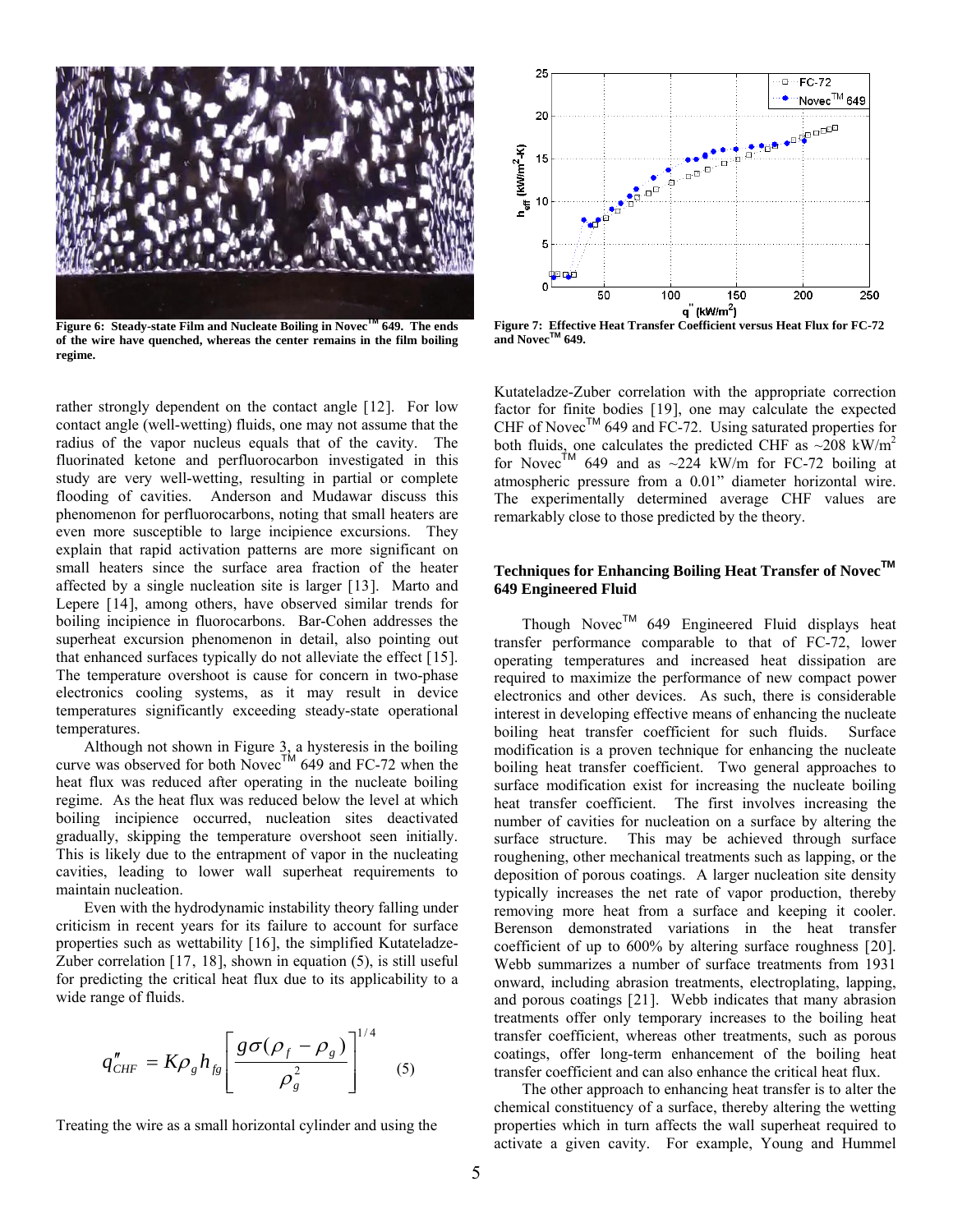<span id="page-5-2"></span>demonstrated that adding polytetrafluoroethylene (PTFE) spots to a heater substantially increased the boiling heat transfer coefficient [22]. The enhancement can be attributed to the reduced wettability of water on the PTFE, resulting in more vapor entrapment and preferential nucleation from those sites Furthermore, combinations of treatments to alter both surface structure and chemical constituency offer optimum enhancement of the nucleate boiling heat transfer coefficient. Young and Hummel demonstrated that a pitted surface with PTFE inclusions outperformed surfaces that had been either pitted or treated with PTFE, but not both [[22\]](#page-5-2).

Considering that Novec<sup>TM</sup> 649 has low surface tension and is well-wetting for most surfaces, it may be difficult to develop a surface that would substantially increase the contact angle of Novec™ 649. To maximize vapor entrapment in cavities and thereby lower the superheat required for nucleation, an ideal surface treatment would decrease the wettability of Novec<sup>TM</sup> 649 around micro-cavities on the surface.

 Alteration of surface structure, on the other hand, offers a promising means of enhancing the boiling heat transfer coefficient of low surface tension, well-wetting fluorinated liquids, including Novec<sup>TM</sup> 649. Kim, Rainey, et al. have demonstrated that a microporous diamond coating significantly enhances the pool boiling heat transfer coefficient and the critical heat flux for FC-72, attributing the increase in the nucleate boiling heat transfer coefficient to a higher nucleation site density imparted by the microporous coating [\[10](#page-2-3)]. Tuma has demonstrated enhancement in both the heat transfer coefficient and critical heat flux through the use of metallic microparticle coatings for both hydrofluoroethers [23] and Novec<sup>TM</sup> 649 [[9\]](#page-1-1).

# <span id="page-5-1"></span><span id="page-5-0"></span>**CONCLUSION**

 This work has investigated the pool boiling performance of a fluorinated ketone, Novec<sup>TM</sup> 649, and demonstrated that its pool boiling heat transfer properties are comparable to those of the commonly used perfluorocarbon FC-72. Considering the increasing worldwide concern over global warming, and the likelihood of reduction of HFC's and PFC's through the Kyoto protocol, Novec<sup>TM</sup> 649 may prove to be an attractive alternative to the haloalkanes currently used in the cooling of microelectronics and power electronic devices. The high power densities associated with such devices continue to pose challenges for thermal management, especially as devices grow more compact in order to fit in hybrid-electric vehicles and other space-constrained applications. Therefore, future work will investigate surface modification as a means of enhancing the two-phase heat transfer capabilities of the fluorinated ketone.

## **ACKNOWLEDGEMENTS**

 ABB Corporate Research is gratefully acknowledged for sponsoring this work. Additionally, 3M Electronics Markets Materials Division is kindly acknowledged for providing the Novec™ 649 Engineered Fluid along with valuable supporting information.

# **NOMENCLATURE**

| D                | wire diameter, m                                 |
|------------------|--------------------------------------------------|
| g                | gravitational acceleration, $m/s2$               |
| $h_{\text{eff}}$ | effective heat transfer coefficient, $W/(m^2 K)$ |
| $h_{fg}$         | heat of vaporization, J/kg                       |
| I                | current, A                                       |
| K                | Zuber constant                                   |
| L                | wire length, m                                   |
| q''              | heat flux, $W/m^2$                               |
| $q''_{CHF}$      | critical heat flux, $W/m^2$                      |
| R                | electrical resistance, $\Omega$                  |
| $r_c$            | cavity radius, m                                 |
| T                | temperature, <sup>o</sup> C                      |
| $T_0$            | nominal temperature, <sup>o</sup> C              |
| $T_{\text{sat}}$ | saturation temperature, °C                       |
| $T_{w}$          | wall temperature, °C                             |
| ΔТ               | temperature difference, <sup>o</sup> C           |
| α                | temperature coefficient of resistance, $K^{-1}$  |
| θ                | contact angle, degrees                           |
| $V_{fg}$         | specific volume of vaporization, $m^3/kg$        |
| $\rho_{\rm f}$   | liquid density, $kg/m3$                          |
| $\rho_g$         | vapor density, $kg/m3$                           |
| $\sigma$         | surface tension, N/m                             |

## **REFERENCES**

- 1. A.E. Bergles, N. Bakhru, and J.W. Shires, Jr., Cooling of High-Power-Density Computer Components, MIT Heat Transfer Laboratory Report No. DSR 70712-60. Cambridge, Mass., Nov. 1968.
- 2. R.C. Chu, The Challenges of Electronic Cooling: Past, Current and Future, *Journal of Electronic Packaging*, vol. 126, pp. 491-500, 2004.
- 3. Ozone Secretariat, United Nations Environment Programme, *The Montreal Protocol on Substances that Deplete the Ozone Layer- As adjusted or amended in: London 1990, Copenhagen 1992, Vienna 1995, Montreal 1997, Beijing 1999*, UNON, 2000.
- 4. J.B. Campbell, L.M. Tolbert, C.W. Ayers, B. Ozpineci, and K.T. Lowe, Two-Phase Cooling Method Using R134a Refrigerant to Cool Power Electronic Devices, *Applied Power Electronics Conference and Exposition 2005 (APEC 2005) Proc. of 20th Annual IEEE*, vol. 1, pp. 141-147, 2005.
- 5. Committee on Radiative Forcing Effects on Climate, *Radiative Forcing of Climate Change: Expanding the Concept and Addressing Uncertainties*, pp. 12-27, National Academies Press, New York, 2005.
- 6. J.T. Houghton, N.B. Harris, and L.G. Filho, eds., *Climate Change 1995: Contribution of Working Group I to the Second Assessment Report of the Intergovernmental Panel on Climate Change*, pp. 21-23, Cambridge University Press, New York, 1996.
- 7. A.R. Ravishankara, S. Solomon, A.A. Turnipseed, and R.F. Warren, Atmospheric Lifetimes of Long-Lived Halogenated Species, *Science* vol. 259, pp.194-199, 1993.